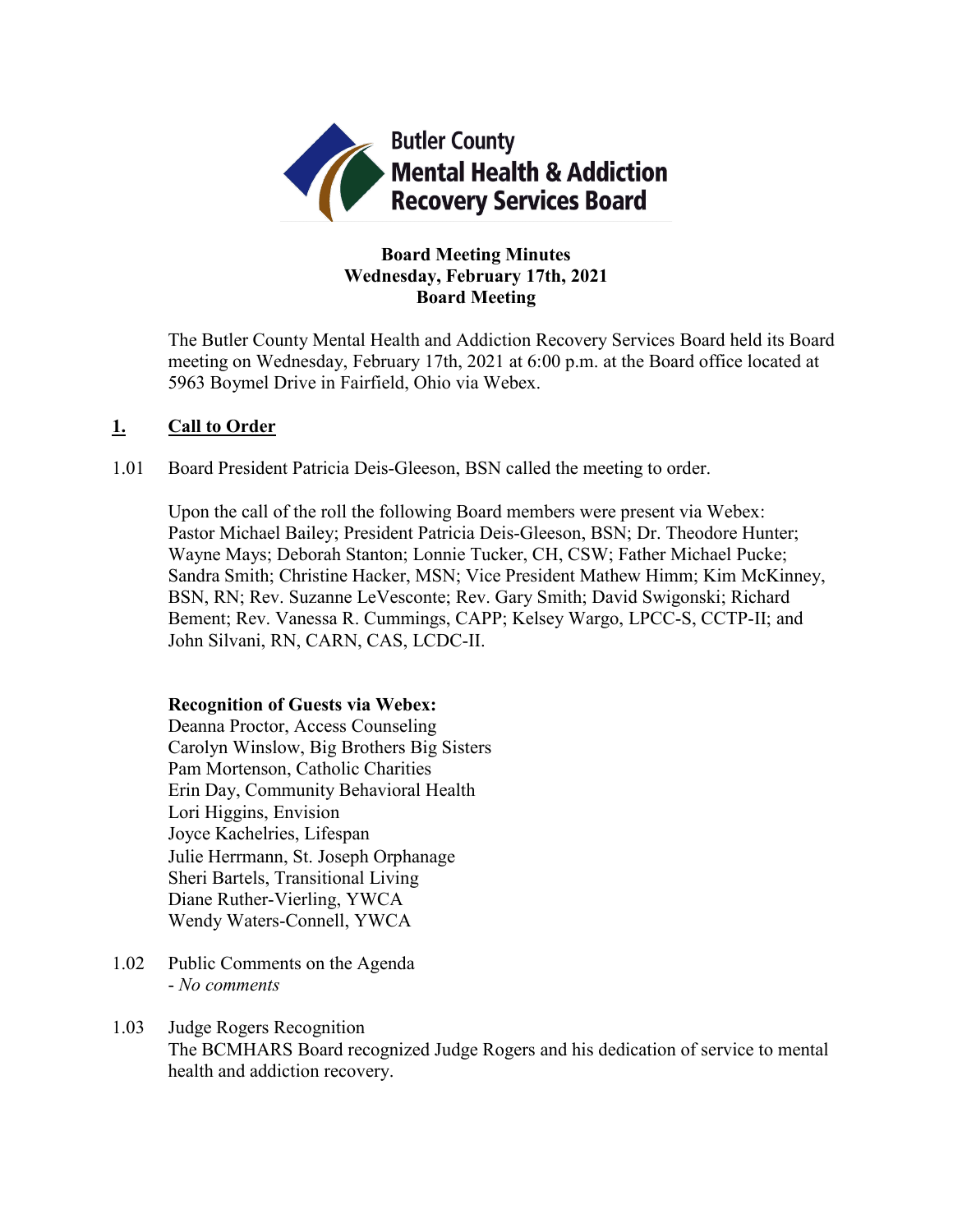1.04 OACBHA Awards/Recognition of our Health Department Directors in our county OACBHA (Ohio Association of County Behavioral Health Authorities) awarded its annual President's Partnering for Quality Award to the Association of Ohio Health Commissioner. A certificate of recognition was sent to the Health Commission of Butler County Health District, Jenny Bailer, Health Commission for the City of Hamilton, Kay Farrar, & Health Commissioner for the City of Middletown, Jackie Phillips.

# **2. Board Communication & Announcements**

# 2.01 **Executive Directors Report**

- A. COVID Updates and BH Focus Dr. Rasmus gave a brief update concerning COVID-19, which included the epidemiological report, vaccine and PPE status.
- B. Financial Budget Updates FY21 & Status of FY22 & FY23 State Budget Negotiations Status

The State had a 2 to 3 billion dollar deficit in 2021 that was addressed with apparent reductions in the education budget but no potential cuts impacting our Board.

The FY22-23 state budget is currently being vetted. It will go to the House, Senate, and the Congressional Budget Committee to be finalized by July 1<sup>st</sup>. OACBHA (Ohio Association of County Behavioral Health Authorities) is petitioning for a 15 million dollar increase to address suicide, mental health awareness and recovery emphasizing the impact of COVID and institutional racism. If this is endorsed by the legislature and the money is allocated per capita, the Board could receive approximately \$350,000 for both biennium 2022 and 2023. It also asks for the continuation of money for the collaboratives for crisis stabilization and withdraw management. The Ohio Department of Mental Health and Addiction Services is presenting with a flat budget with no increase.

C. Survey Monkey Survey Status Software Live – Board Self-Assessment and Beyond The Board's Survey Monkey software has now been upgraded. The first January Board Self-Assessment was distributed on Friday, February  $12<sup>th</sup>$ . The results were downloaded in a pdf form for review. It will be used for many other applications moving into the future.

Dr. Rasmus provided summaries of the following articles  $D \& E$ :

D. Gupta, S. (2020, December 8). *Sanjay Gupta on COVID-19's effect on the brain*. AARP. [https://www.aarp.org/health/brain-health/info-2020/brain-health-risks](https://www.aarp.org/health/brain-health/info-2020/brain-health-risks-covid19.html)[covid19.html](https://www.aarp.org/health/brain-health/info-2020/brain-health-risks-covid19.html)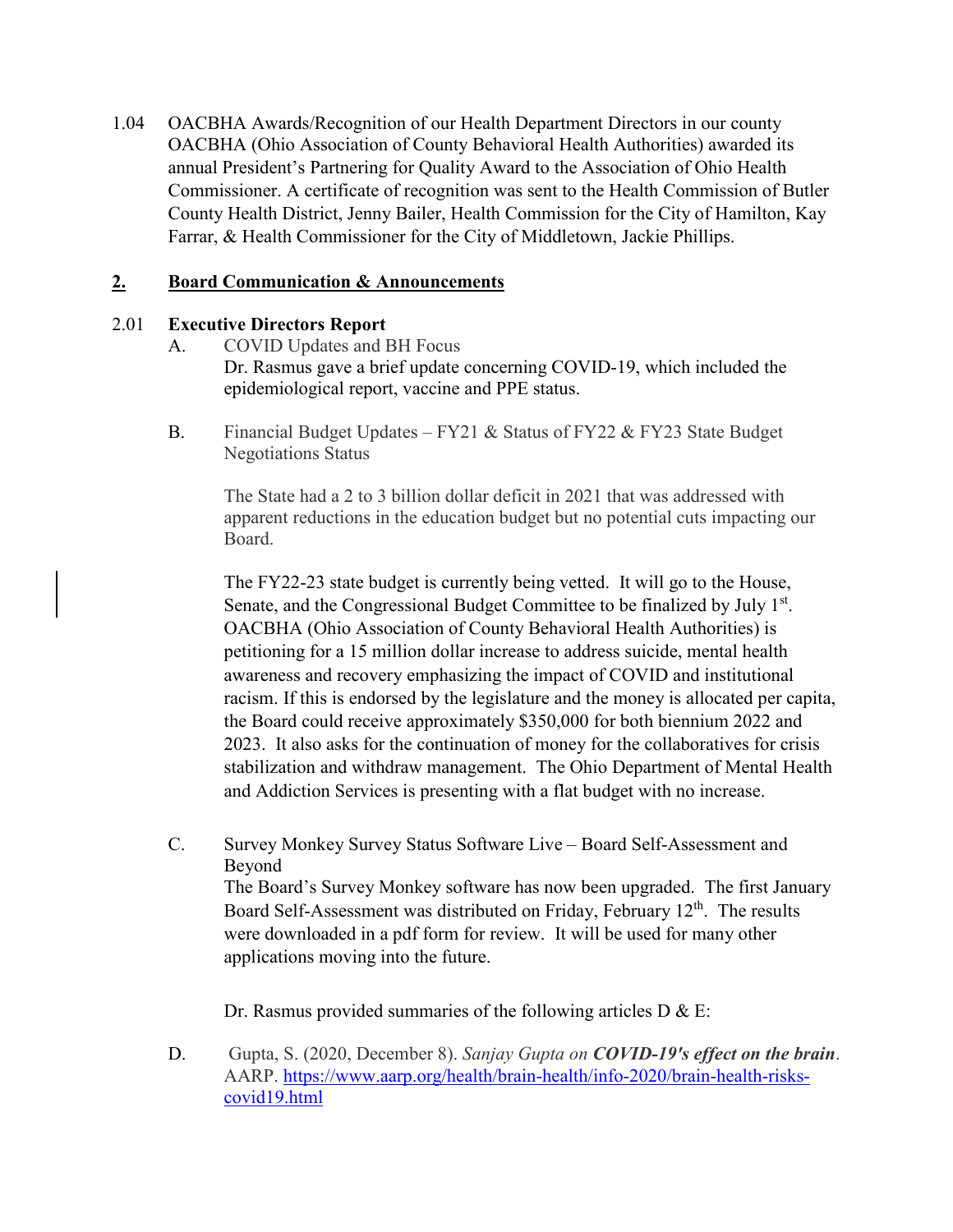- E. Chandrasekaran, A., Douglas, A., Lee, R., & Pasternak, H. (2021, January). **Health Makeover**. *Costco Connection*, 36-41.
- F. C3: ACES Web Seminar of ACES on Friday, March 5th (all day) C3 (Caring Community Collaborative) is having an ACES web seminar on Friday, March 5<sup>th</sup>. There are three keynote speakers. This will serve as the annual training for BCMHARSB board members.
- G. Miscellaneous

# **3. Consent Agenda**

# 3.01 **Consent Agenda Items**

- A. January Executive Committee Meeting
- B. January Board Meeting Minutes
- C. February MH Committee Meeting Minutes
- D. February ARS Committee Meeting Minutes

*Rev. Smith motioned to approve the consent agenda. Mr. Mays seconded the motion. The vote carried the motion.*

# **4. Review of Committee Meeting**

- 4.01 **February – MH Committee Meeting Review – Christine Hacker** Ms. Hacker gave a brief update on the MH Committee meeting activities this month.
- 4.02 **February – ARS Committee Meeting Review – Mat Himm** Mr. Himm gave a brief update on the ARS Committee meeting activities this month.

# **5. New Business**

# 5.01 **Financial Report**

The Board December Financial Report (50% through the FY21) shows that the Board has budgeted \$16,054,505 and has collected \$7,783,840, which is 48.48% of its revenues so far. Year To Date Administration costs are running at 46% with a budget of \$1,729,145. The Board has currently paid 36% to the provider for completed service commitments that are reflected in their billings and budgets with a current cash balance of \$18,646,370.

*Mr. Tucker motioned to approve the Financial Report. Rev. Cummings seconded the motion. The vote carried the motion.*

# 5.02 **Board Forecast**

Mr. Rhodus shared the updated Multi-Year forecast for FY2020 – 2025 for the Board Member information. Dr. Rasmus emphasized the MH fund 0500, which is the budget line item most affected by our levy revenues and Board expenses. Dr. Rasmus indicated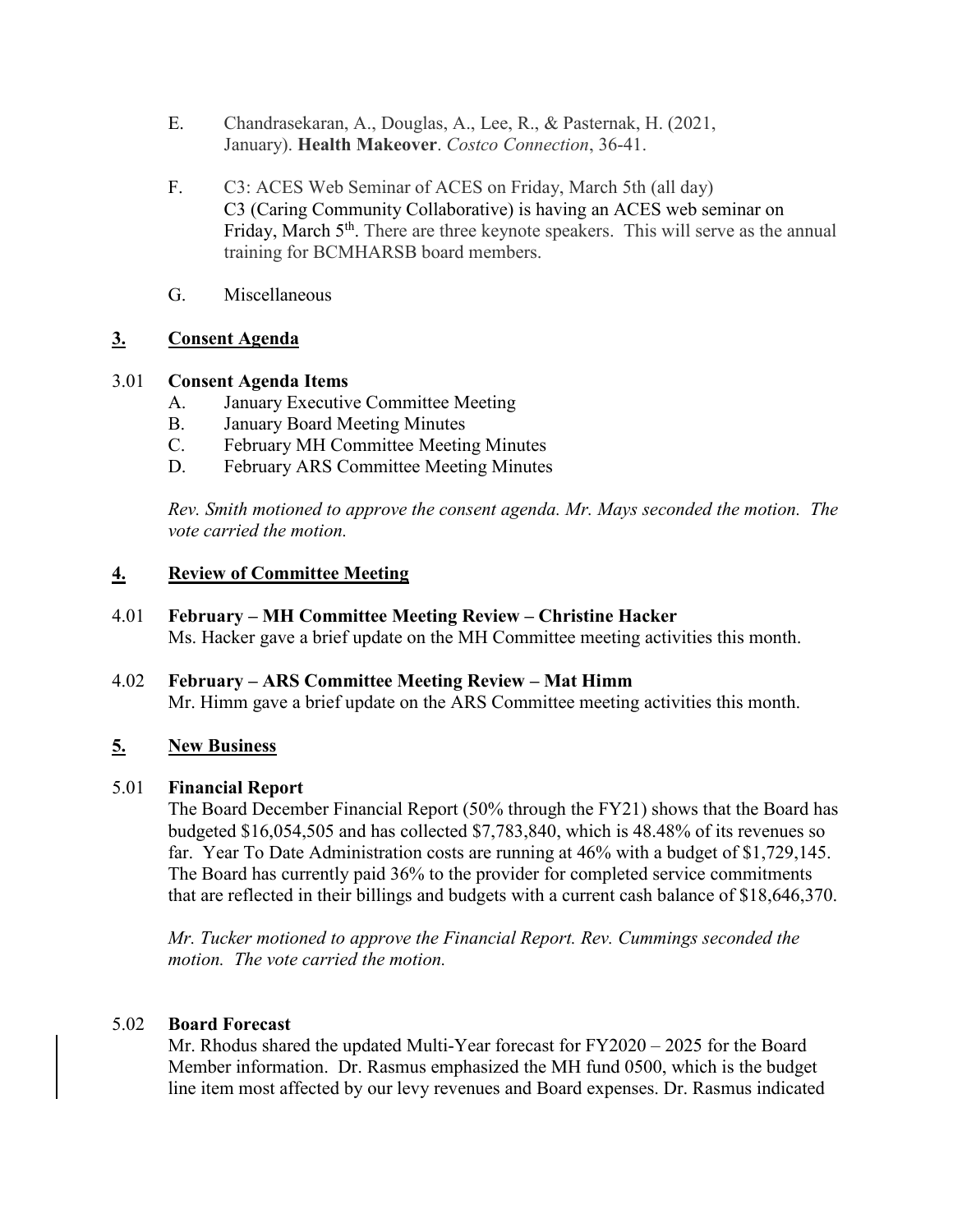that the Board can work off of current funding and reserve levels until the Spring of 2023 without needing to consider new money through a new levy.

## 5.03 **Contract Modifications**

**Butler Behavioral Health** – Provider facilitated budget increase in the amount of \$73,000 for general mental health services. An increase in the amount of \$17,843 to offset lower Medicaid estimated revenues. Contract not to exceed \$2,392,579, with program narrative update.

**Catholic Charities** – Provider facilitated budget increase in the amount of \$25,000 for early childhood services program. Contract not to exceed \$168,059, with program narrative update.

**Community Behavioral Health –** Provider facilitated budget increase in the amount of \$150,000 for general substance abuse disorder services. Additional allotment of medicine covered by Central Pharmacy increase from \$50,000 to \$100,000. Contract not to exceed \$4,264,271, with program narrative update.

**DeCoach Rehabilitation Centre** – Provider facilitated budget increase in the amount of \$24,000 for general substance abuse disorder services. Contract not to exceed \$141,591, with program narrative update.

**Forensic Evaluation Services Center** – Provider facilitated budget increase in the amount of \$14,000 for services provided to Butler County Juvenile Court. Contract not to exceed \$76,650, with program narrative update.

**Sojourner Recovery Services** – Provider facilitated budget increase in the amount of \$2,000 for medical and related services for substance abuse disorder services. Contract not to exceed \$1,639,400, with program narrative update.

**YWCA of Hamilton** – Provider facilitated budget request to stop the per diem unit billing and finish out the year based on paying out the balance of the contract over two invoices submitted. Contract not to exceed \$378,150, with program narrative update.

*Ms. Stanton motioned to approve the Contract Modifications and Program Narratives. Ms. Hacker seconded the motion. The vote carried the motion with one opposed.*

## 5.04 **FY20 10.7.3 Contract Amendment**

The BCMHARS Board FY21 Provider Contract, Paragraph 10.7.3 Budget Revision Requests will add the language "The Executive Director may accept requests for budget changes at times other than those specified in section 10.7.1 and 10.7.2 upon a showing of good cause."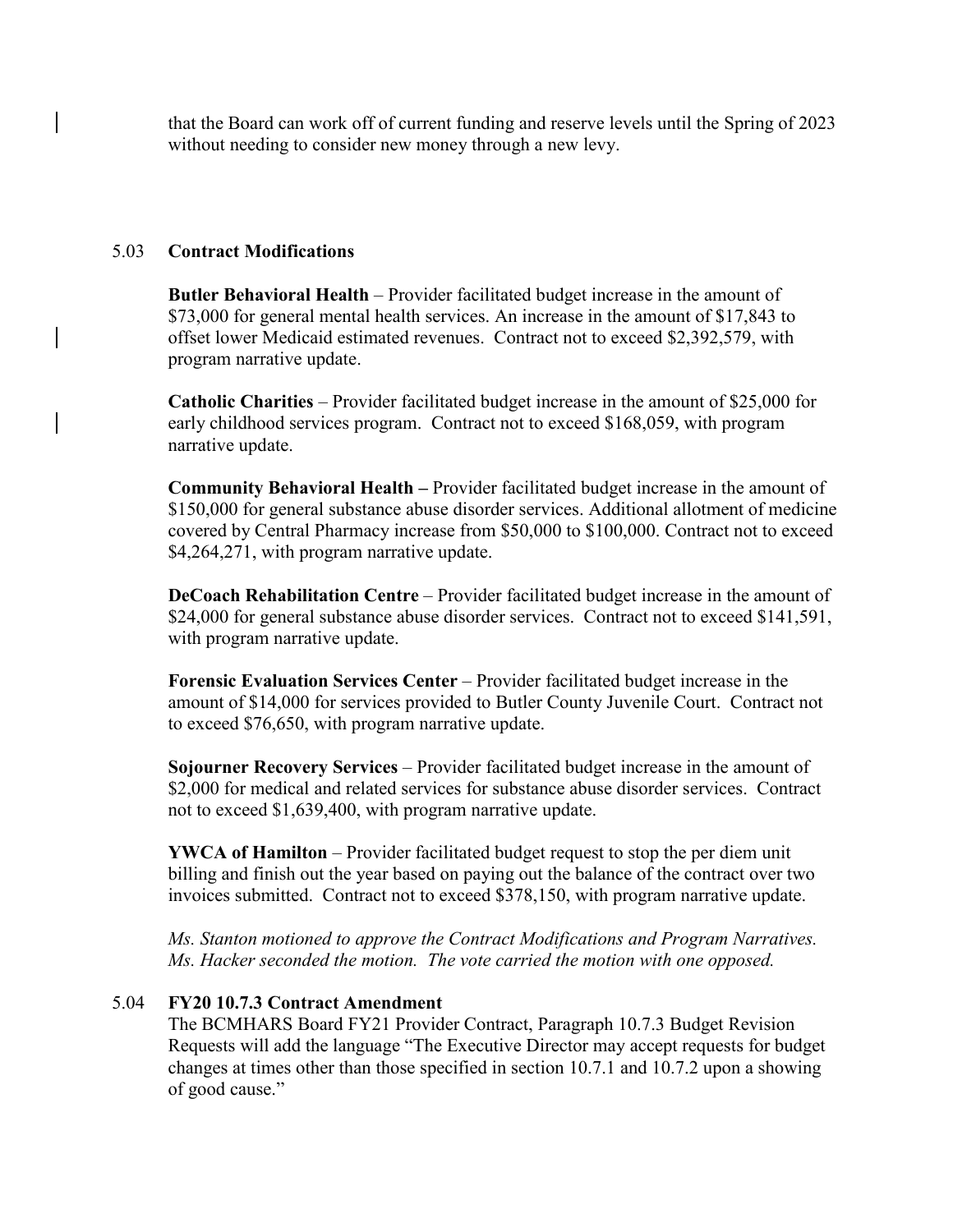*Mr. Tucker motioned to approve the contract amendment. Ms. Wargo seconded the motion. The vote carried the motion.*

## 5.05 **Medicaid Manual Update Reflective of Code 99417**

The Ohio Department of Medicaid Provider Requirements and Reimbursement Manual was recently updated January  $1<sup>st</sup>$ . The code number has changed for services the Board is paying for.

*Mr. Silvani motioned to approve the Medicaid Manual Update Code 99417. Ms. McKinney seconded the motion. The vote carried the motion.*

## 5.06 **120 Day Memo**

Frank Hickman, the BCMHARS Board contracting attorney provides the 120-Day Meeting Memo language. It highlights the significant changes in the FY22 contract that the providers need to be aware of. Dr. Rasmus summarized the 12 new updates with the Board.

*Mr. Mays motioned to approve the 120-Day Meeting Memo. Rev. Cummings seconded the motion. The vote carried the motion with one opposed.*

## 5.07 **Board's Assistance Prosecutor/Attorney Annual Fee**

The Board received a letter from the Prosecutor's office detailing Cassandra Kiesey's charges to the Board in the amount of \$102,234. This amount will be directly deducted from the Board's Tax Levy funds.

*Rev. Smith motioned to approve the attorney annual fee. Pastor Bailey seconded the motion. The vote carried the motion.* 

#### 5.08 **Point Factor Analysis of Board Employees Job Descriptions and Salaries**

The Board association has completed a salary survey. The Board's HR subcontractor, JK Evans & Associates, LLC, does a Point Factor Analysis in support of the Board to provide updated staff salary ranges. Updated job descriptions will be ready for review by the Board at the March board meeting. The analysis will review the updated Board Association (Ohio Association of County Behavioral Health Authorities) wage scales, the labor market data, job descriptions and will then derive appropriate salary ranges.

It was decided that Roman numeral five in JK Evan's Invoice for this service titled, Professional Services fees, would be altered. The sentence, "Invoices are due and payable within 30 days of billing" will be deleted. The added language will be, "Itemized invoices are due and payable within 30 days."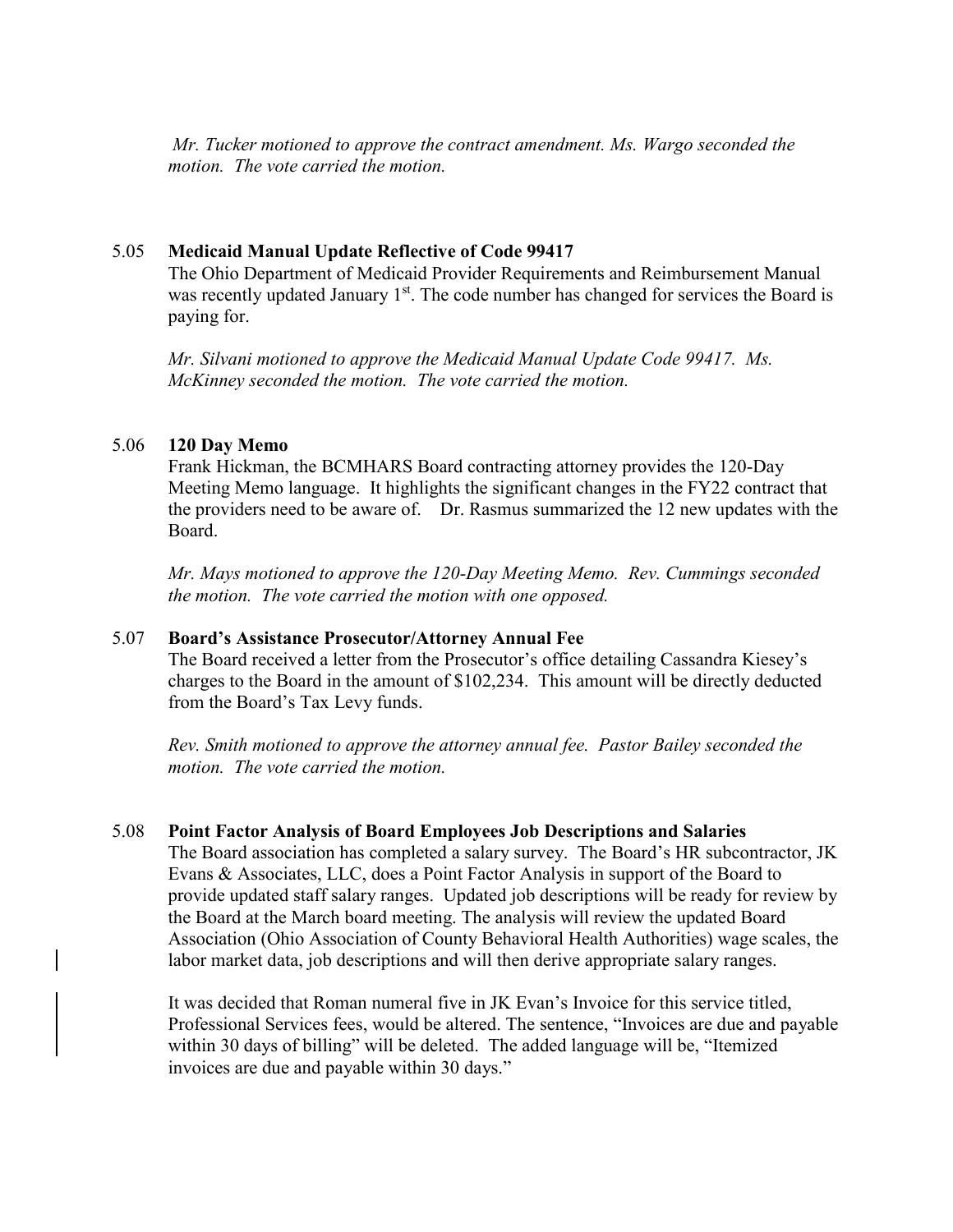*Rev. Cumming motioned to approve to amend the Point Factor Analysis. Mr. Silvani seconded the motion. The vote carried the motion.* 

*Rev. Cummings motioned to approve the Point Factor Analysis. Ms. Hacker seconded the motion. The vote carried the motion.*

## 5.09 **One time NAMI Grant in honor of Judge Rogers**

Dr. Rasmus requested a one-time grant for NAMI in the amount of \$200 in honor of Judge Rogers in appreciation for his years of services.

*Mr. Tucker motioned to approve the NAMI Grant. Rev. Smith seconded the motion. The vote carried the motion.*

## 5.10 **University of Cincinnati Research Team BAA for QRT Data (de-identified)**

The University of Cincinnati Research Team is being funded by Interact for Health to do a research study on the effectiveness, impact and outcomes of the Quick Response Team (QRT) model in the region. They have asked the BCMHARS Board to participate. The agreement is to allow them access to the Board's de-identified QRT data through the Cordata software/database and include it with their research. A summary report will be provided to the Board. They have offered to present their findings once the project is done.

*Mr. McKinney motioned to approve the Data Use Agreement. Ms. Stanton seconded the motion. The vote carried the motion.* 

#### 5.11 **Health District Contract**

The Butler County General Health District is in the process of hiring and housing a full time epidemiologist who will be focused on data collection and trends for substance abuse in the county. The goal is to acquire data from more than just the health district, but from across the county. The agreement is from March 1, 2020 to September  $30<sup>th</sup>$ , 2021 in the amount of \$70,000.

*Ms. Stanton motioned to approve the Health District Contract. Mother Suzanne seconded the motion. The vote carried the motion.* 

#### 5.13 **State Hospital Report**

Mr. Fourman reviewed the January State Hospital Report. There have been 4 civil beds and 12 forensic beds budgeted. For the month of January there were 23 forensic beds and 1 civil bed used. Year to date, the average is 1 civil bed and 17.1 forensic beds.

#### 5.14 **Vouchers and Payments Made by Direct Deduction**

Mr. Rhodus discussed the current voucher approvals and direct deductions.

*Ms. Stanton motioned to approve the Vouchers and Payments Made by Direct Deduction. Ms. McKinney seconded the motion. The vote carried the motion.*